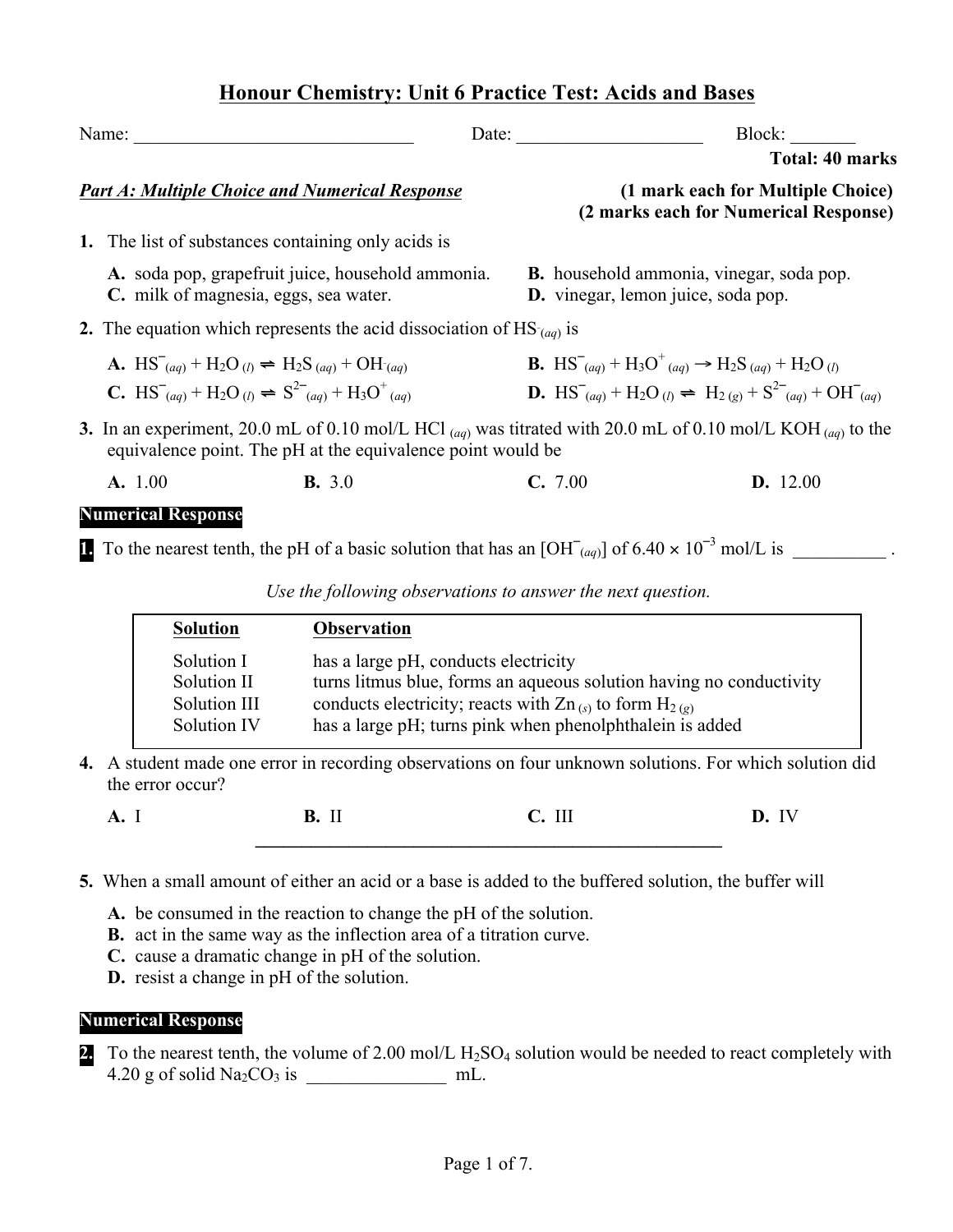| A standard solution of KOH $_{(aq)}$ was used to titrate an unknown solid acid sample (HA)<br>until the endpoint was reached. The following data were obtained: |                                         |               |  |  |  |  |  |  |  |  |
|-----------------------------------------------------------------------------------------------------------------------------------------------------------------|-----------------------------------------|---------------|--|--|--|--|--|--|--|--|
|                                                                                                                                                                 | Mass of acid in sample                  | $0.25$ g      |  |  |  |  |  |  |  |  |
|                                                                                                                                                                 | Concentration of standard KOH $_{(aq)}$ | $0.100$ mol/L |  |  |  |  |  |  |  |  |
|                                                                                                                                                                 | Initial buret reading $KOH_{(aq)}$      | $0.50$ mL     |  |  |  |  |  |  |  |  |
|                                                                                                                                                                 | Final buret reading $KOH_{(aq)}$        | 29.64 mL      |  |  |  |  |  |  |  |  |

**6.** The molar mass of the unknown acid is

| A. 83 $g/mol$ | <b>B.</b> 86 g/mol | <b>C.</b> 2.5 $\times$ 10 <sup>2</sup> g/mol | <b>D.</b> $8.6 \times 10^3$ g/mol |
|---------------|--------------------|----------------------------------------------|-----------------------------------|
|               |                    |                                              |                                   |



## *Use the following information to answer the next question.*

#### **Numerical Response**

**3.** To the nearest hundredth, the pH of a solution with a pOH of 6.95 is \_\_\_\_\_\_\_\_\_\_\_\_\_\_\_\_\_\_\_\_\_\_\_.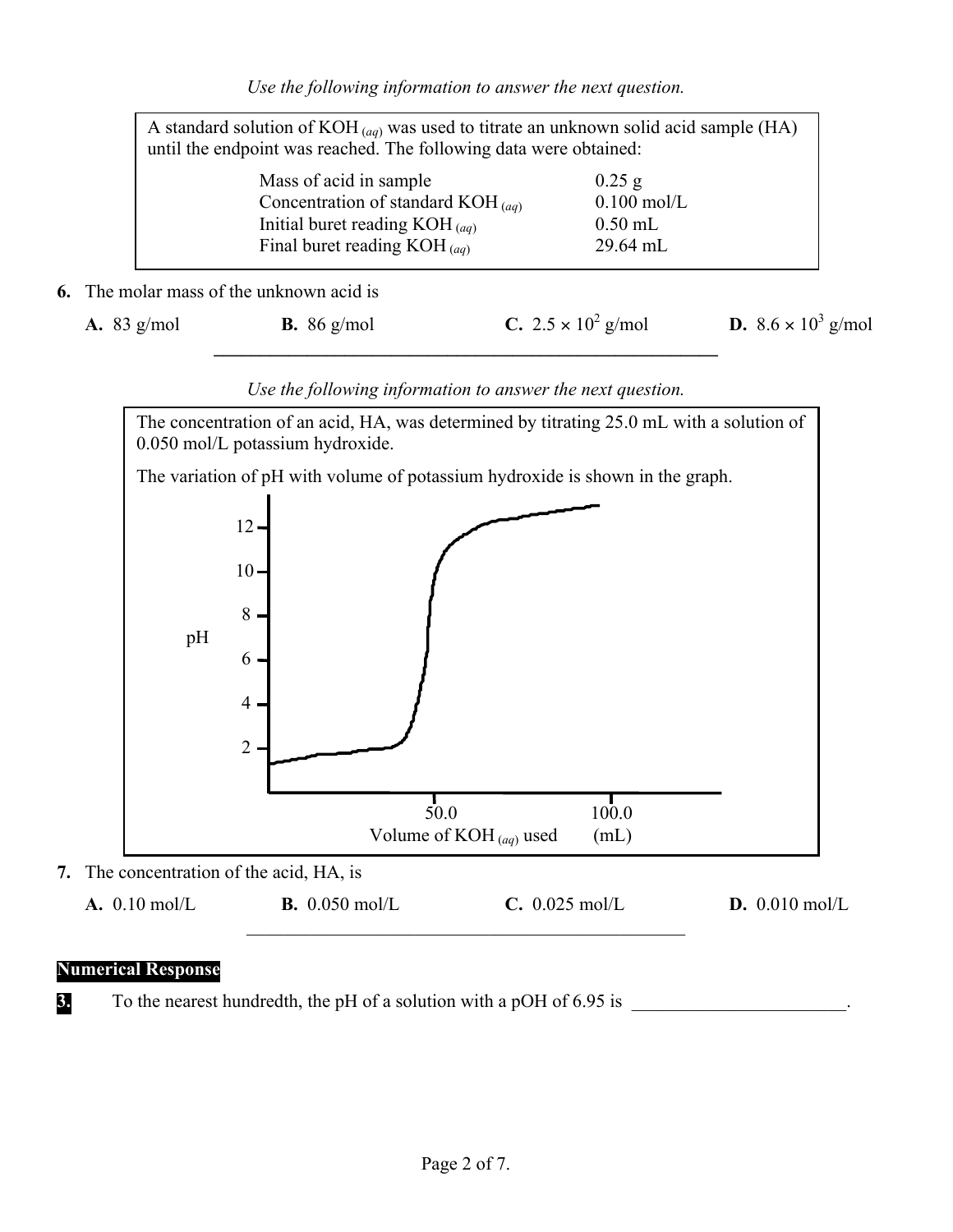Chromium(VI) oxide is used to form the highly acidic "dichromic acid" in chromium plating solution. Production of "dichromic acid" is 2 CrO<sub>3 (*aq*)</sub> + H<sub>2</sub>O<sub>(*l*)</sub>  $\rightarrow$  H<sub>2</sub>Cr<sub>2</sub>O<sub>7 (*aq*)</sub>. The "dichromic acid" ionizes 100% in water as  $H_2Cr_2O_{7(aq)} + H_2O_{(l)} \rightarrow H_3O_{(aq)}^+ + HCr_2O_{7(aq)}^-$ 

**8.** What is the pH in a chromium plating solution in a 1000 L tank when 240.0  $g/L$  of  $CrO<sub>3 (s)</sub>$  is dissolved?

**A.** −0.0792 **B.** −0.3802 **C.** 2.620 **D.** 2.921

- **9.** Barium carbonate is used to modify the pH in chromium plating solutions. The addition of solid barium carbonate
	- **A.** decreases the pH and decreases the  $[H_3O^{\dagger}_{(aq)}]$
	- **C.** increases the pH and increases the  $[H_3O^{\dagger}_{(aa)}]$
- $\mathbf{B}$ . decreases the pH and increases the  $[H_3O^{\dagger}_{(aq)}]$
- $\left(\frac{a}{(aq)}\right)$  **D.** increases the pH and decreases the  $\left[H_3O^+\right]$

#### *Use the following information to answer the next question.*

 $\mathcal{L}_\text{max}$  and  $\mathcal{L}_\text{max}$  and  $\mathcal{L}_\text{max}$  and  $\mathcal{L}_\text{max}$  and  $\mathcal{L}_\text{max}$  and  $\mathcal{L}_\text{max}$ 



**10.** At the pH indicated by the point on the graph, the most abundant chemical species would be

**A.**  $H_3O^+_{(aq)}$ , OH<sup>–</sup> **C.** CH<sub>3</sub>COOH (*aq*), KOH (*aq*), H<sub>2</sub>O (*l*)

 $\mathbf{B.} \quad \text{CH}_3\text{COO}^{-}_{(aq)}, \quad \text{K}^{+}_{(aq)}, \text{H}_2\text{O}^{-}_{(l)}$  $K^+(aq)$ ,  $K^+(aq)$ ,  $H_2O(q)$ 

 $\mathcal{L}_\text{max}$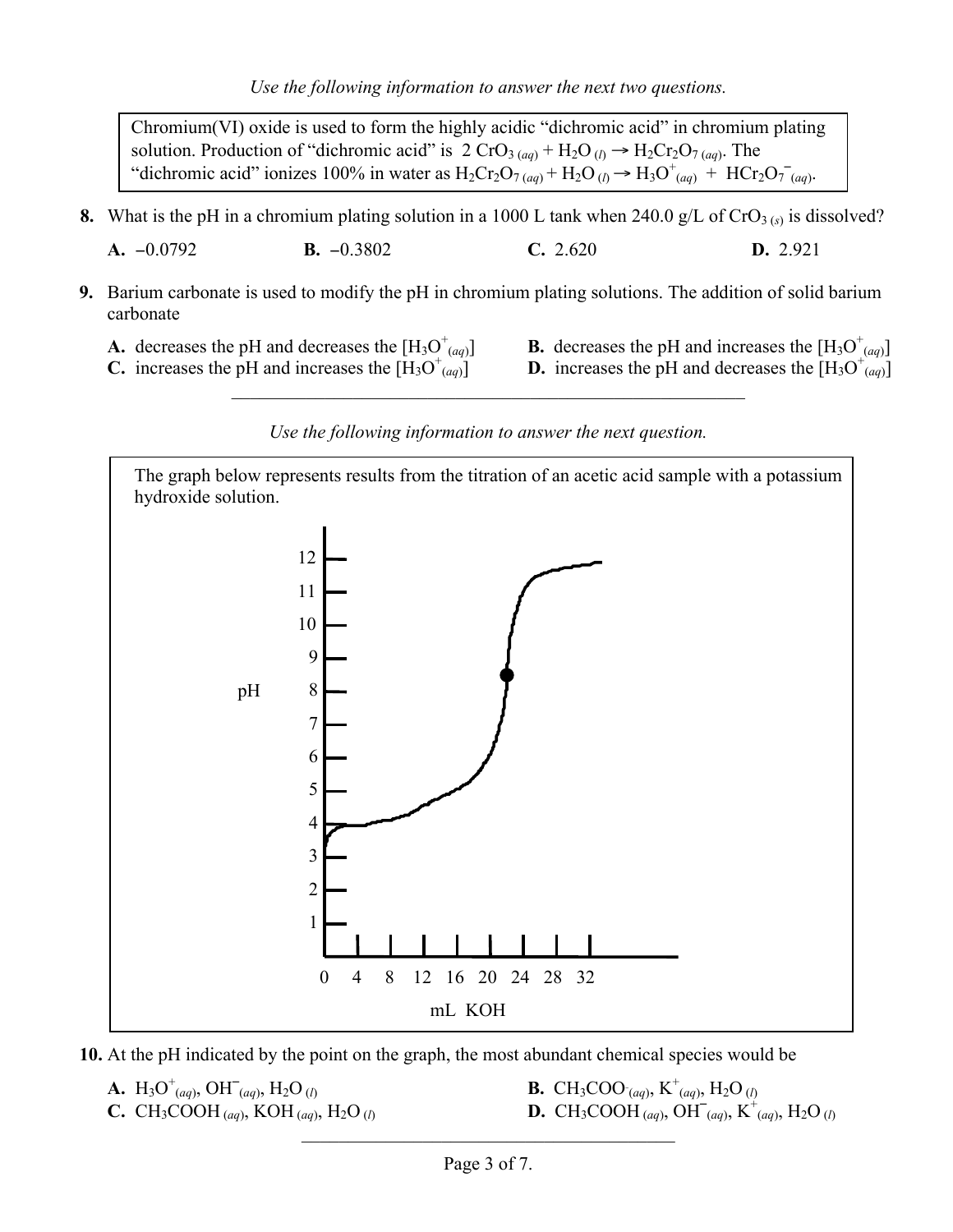**11.** In industry, some of the empirical properties of a substance are selected as safe and efficient diagnostic tests. In the electroplating industry, the **safest** and **most efficient** diagnostic test for acids is the one where

**A.** acids react with active metals to produce hydrogen gas **B.** acids taste sour

- **C.** acids react with carbonates to produce carbon dioxide gas **D.** blue litmus turns red in acid solution
- **12.** A 0.100 mol/L propanoic acid solution,  $C_2H_5COOH$  (*aq*), has a pH of 2.95. From these data, the  $K_b$  for the propanoate ion,  $C_2H_5COO_{(aq)}^-$ , is
	- **A.**  $1.1 \times 10^{-3}$  **B.**  $1.3 \times 10^{-5}$  **C.**  $7.9 \times 10^{-10}$  **D.**  $8.7 \times 10^{-12}$

The Haber process uses hydrogen and nitrogen to produce ammonia for use as a feedstock for other processes or as a fertilizer. In industry, the goal of manufacturing is to obtain the highest yield of product for the lowest cost.

**13.** Ammonia could also be produced industrially, by reacting ammonium ion with hydrogen sulfate ion according to the equation

$$
NH_4^+(aq) + HSO_4^-(aq) \rightleftharpoons NH_{3\,(aq)} + H_2SO_{4\,(aq)}
$$

A conjugate acid base pair is

| <b>A.</b> NH <sub>4</sub> <sup>+</sup> <sub>(aq)</sub> and HSO <sub>4</sub> <sup>-</sup> <sub>(aq)</sub> | <b>B.</b> HSO <sub>4</sub> <sup><math>(aq)</math></sup> and NH <sub>3</sub> $(aq)$                                     |
|----------------------------------------------------------------------------------------------------------|------------------------------------------------------------------------------------------------------------------------|
| <b>C.</b> H <sub>2</sub> SO <sub>4 (aq)</sub> and HSO <sub>4</sub> <sup>-</sup> <sub>(aq)</sub>          | <b>D.</b> H <sub>2</sub> SO <sub>4</sub> <sup>-</sup> <sub>(aq)</sub> and NH <sub>4</sub> <sup>+</sup> <sub>(aq)</sub> |

- **14.** Fertilizer can then be produced by reacting aqueous ammonia with nitric acid. The correct net ionic equation for this process is
	- **A.**  $NH_{3}(aq) + H_3O^+(aq) \rightarrow NH_4^+(aq) + H_2O(l)$  <br>**C.**  $NH_{3}(aq) + HNO_{3}(aq) \rightarrow NH_4^+(aq) + NO_3^-(aq)$ **B.**  $NH_{3}(aq) + H_2O_{(l)} \rightarrow NH_2^-(aq) + H_3O^+(aq)$  **D.**  $H_3O^+(aq) + NO_3^-(aq) \rightarrow HNO_{3}(aq) + H_3O^+(aq) + NH_4^+(aq)$
- **15.** A drop of chlorophenol red is added to a 0.10 mol/L HCl (*aq*) sample. The colour of the indicator is
	- **A.** yellow because the pH of the solution is less than 5.2
	- **B.** yellow because the pH of the solution is greater than 5.2
	- **C.** red because the pH of the solution is less than 6.8
	- **D.** red because the pH of the solution is greater than 6.8
- **16.** Which of the following species is able to react as either an acid or a base?

**A.**  $CO_3^2$ **B.** CH<sub>3</sub>OH (*aq*) **C.** HS<sup>-</sup>(*aq*) **D.** NH<sub>3 (*aq*)</sub>

- **17.** A buffer system of  $CH_3COOH$  (*aq*)</sub> / NaCH<sub>3</sub>COO (*aq*) works best if
	- **A.** the solution to be buffered has a pH greater than 7
	- **B.** the amount of CH<sub>3</sub>COOH (*aq*) and CH<sub>3</sub>COO<sup>-</sup>(*aq*) are large compared to the amount of acid or base added
	- **C.** large amounts of acid or base are added to the buffered system
	- **D.** the concentration of  $CH_3COO^-(aq)$  is small compared to the concentration of  $CH_3COOH^-(aq)$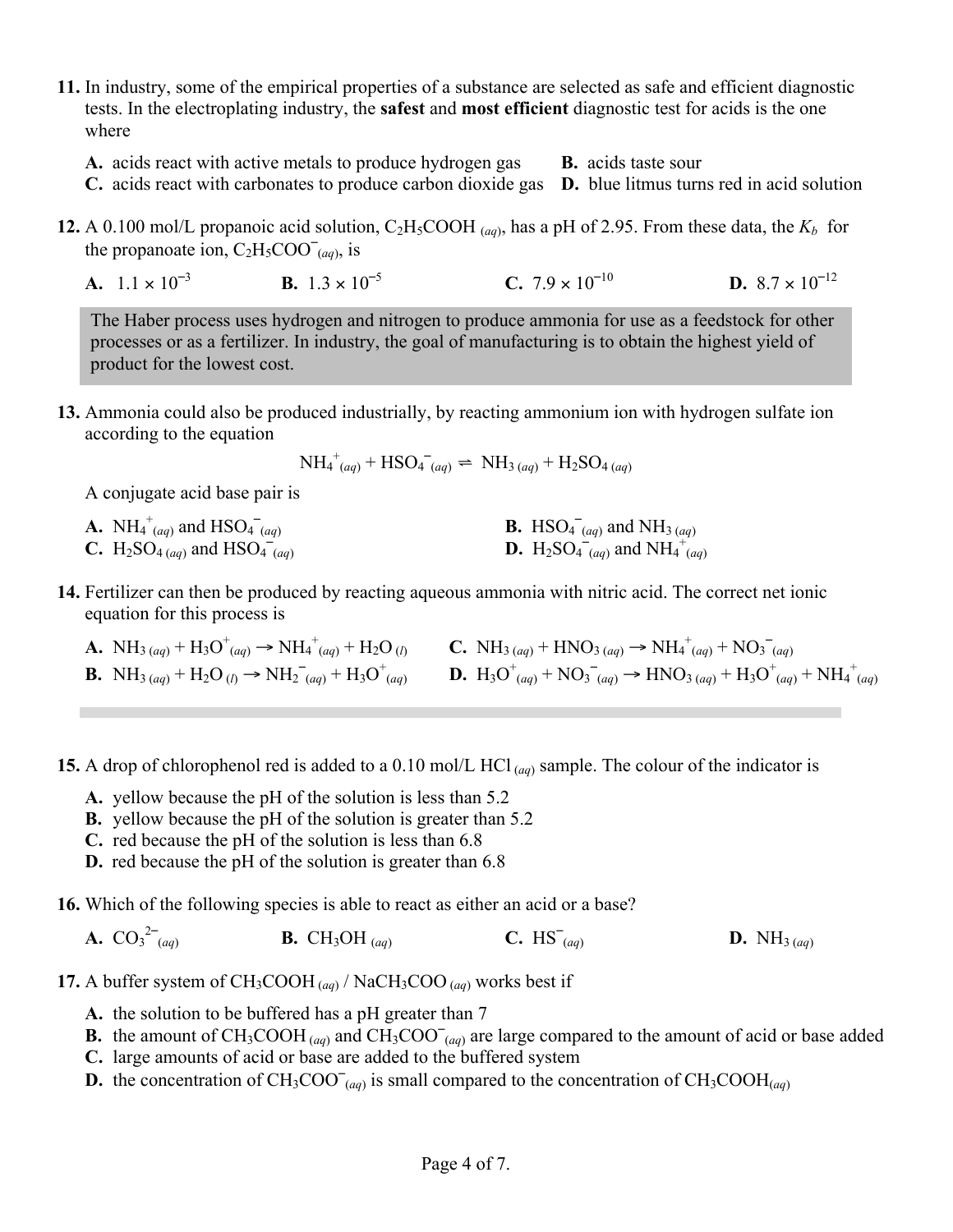*Use the following acid-base equations and key to answer the next two questions.*

|            | <b>Equations</b>                                                                              |                                                                                                         |                   |                                                      |  |  |  |  |  |
|------------|-----------------------------------------------------------------------------------------------|---------------------------------------------------------------------------------------------------------|-------------------|------------------------------------------------------|--|--|--|--|--|
|            |                                                                                               | $HOCN_{(aq)} + C_3H_5O_3^-_{(aq)} \rightleftharpoons OCN_{(aq)} + HC_3H_5O_{3(aq)}$                     |                   | Products favoured                                    |  |  |  |  |  |
|            | $HC_3H_5O_{3(aq)} + C_6H_5COO_{(aq)} \rightleftharpoons C_3H_5O_3_{(aq)} + C_6H_5COOH_{(aq)}$ |                                                                                                         | Products favoured |                                                      |  |  |  |  |  |
|            |                                                                                               | $\text{HOCN}_{(aq)} + \text{IO}_3^-_{(aq)} \rightleftharpoons \text{OCN}_{(aq)} + \text{HIO}_{3\ (aq)}$ |                   | Reactants favoured                                   |  |  |  |  |  |
| <b>Key</b> |                                                                                               |                                                                                                         |                   |                                                      |  |  |  |  |  |
|            | 1 $C_6H_5COOH$ (aq)                                                                           | 4 OCN <sup><math>(aq)</math></sup>                                                                      |                   | 7 HC <sub>3</sub> H <sub>5</sub> O <sub>3 (aq)</sub> |  |  |  |  |  |
|            | 2 $C_6H_5COO_{(aq)}^-$                                                                        | 8 $C_3H_5O_3(aq)$                                                                                       |                   |                                                      |  |  |  |  |  |
|            | 3 HOCN $(aq)$                                                                                 | 6 $IO_{3}^-(aq)$                                                                                        |                   |                                                      |  |  |  |  |  |
|            |                                                                                               |                                                                                                         |                   |                                                      |  |  |  |  |  |

## **Numerical Response**

**4.** The bases, listed in any order, are

## **Numerical Response**

**5.** The acids, ordered from strongest to weakest, are



*Use the following information to answer the next question.*

 $\mathcal{L}_\text{max}$  and the contract of the contract of the contract of the contract of the contract of the contract of the contract of the contract of the contract of the contract of the contract of the contract of the contrac

- **18.** On the pH curve showing the titration of a weak base with a strong acid, it can be seen that the pH changes very gradually at I compared to II. The reason for this is that
	-
	- **A.** the acid is not as strong at I as at II **B.** the solution at I is a buffer solution
		-
	- **C.** all the base reacted at I **D.** pH always changes rapidly around  $pH = 7$

 $\mathcal{L}_\text{max}$  and the contract of the contract of the contract of the contract of the contract of the contract of the contract of the contract of the contract of the contract of the contract of the contract of the contrac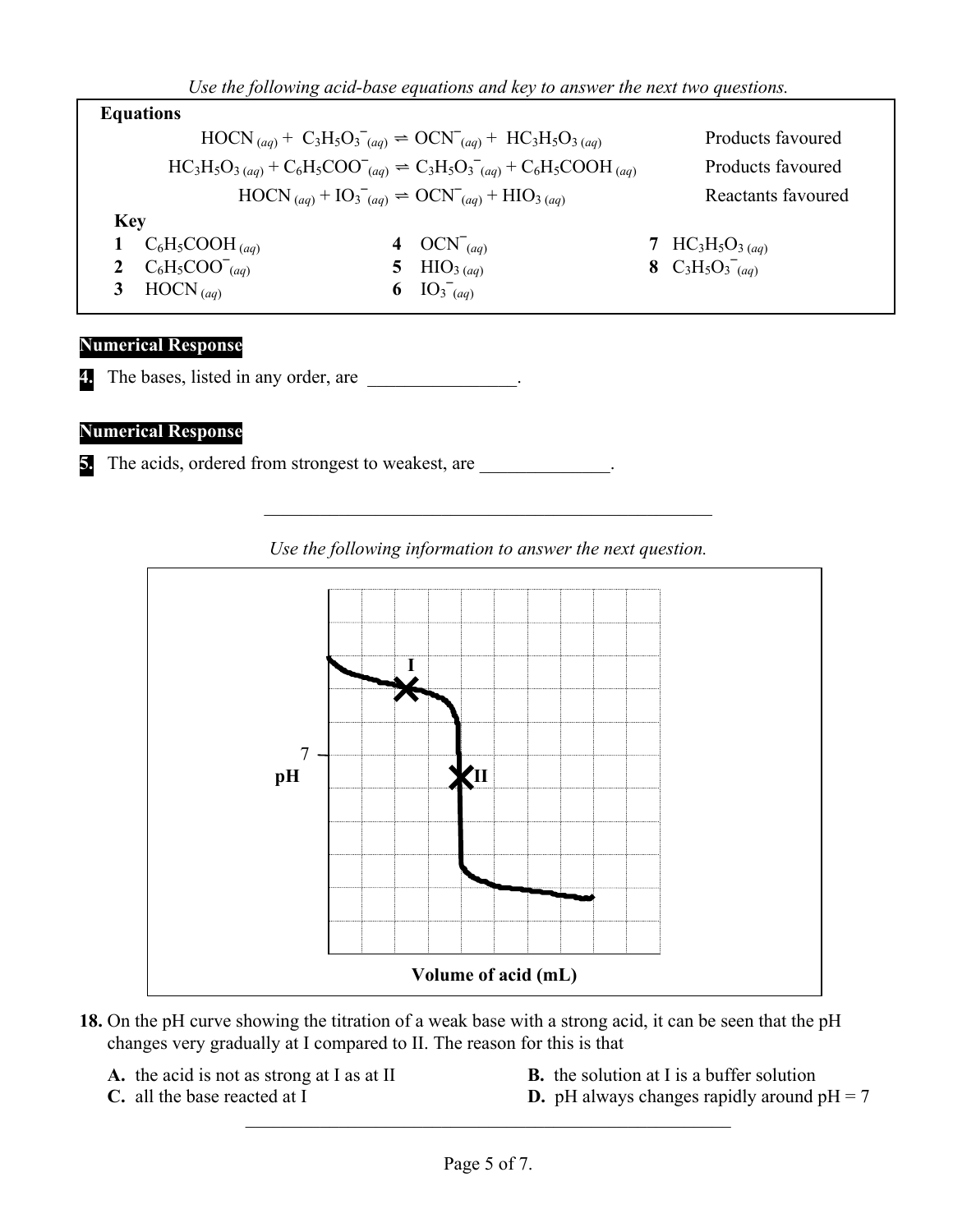**19.** Which of the following graphs **best** represents the neutralization of a diprotic acid by the continuous addition of 0.10 mol/L NaOH (*aq*)?



*Use the following information to answer the next question.*

A student is asked to determine the molar concentration of acetic acid in a sample of vinegar. A standardized sodium hydroxide solution is available. From the list below, **select the four procedures** you would most likely perform to solve this problem.

- **1** measure and record the initial mass of the vinegar sample
- **2** measure and record the volume of the vinegar sample
- **3** add phenolphthalein to the vinegar sample
- **4** fill a buret with standardized sodium hydroxide solution
- **5** measure and record the final mass of the vinegar sample
- **6** measure and record the initial and final volumes from the buret

### **Numerical Response**

**6.** The order in which these procedures must be performed is

**20.** Which of the following is **not** associated with a 0.10 mol/L solution of a weak acid?

- **A.**  $[H_3O^+(aq)] < 0.10$  mol/L
- **C.** A small  $K_a$  value **D.** pH = 1.00
- **B.** A relatively strong conjugate base

 $\mathcal{L}_\mathcal{L}$  , and the set of the set of the set of the set of the set of the set of the set of the set of the set of the set of the set of the set of the set of the set of the set of the set of the set of the set of th